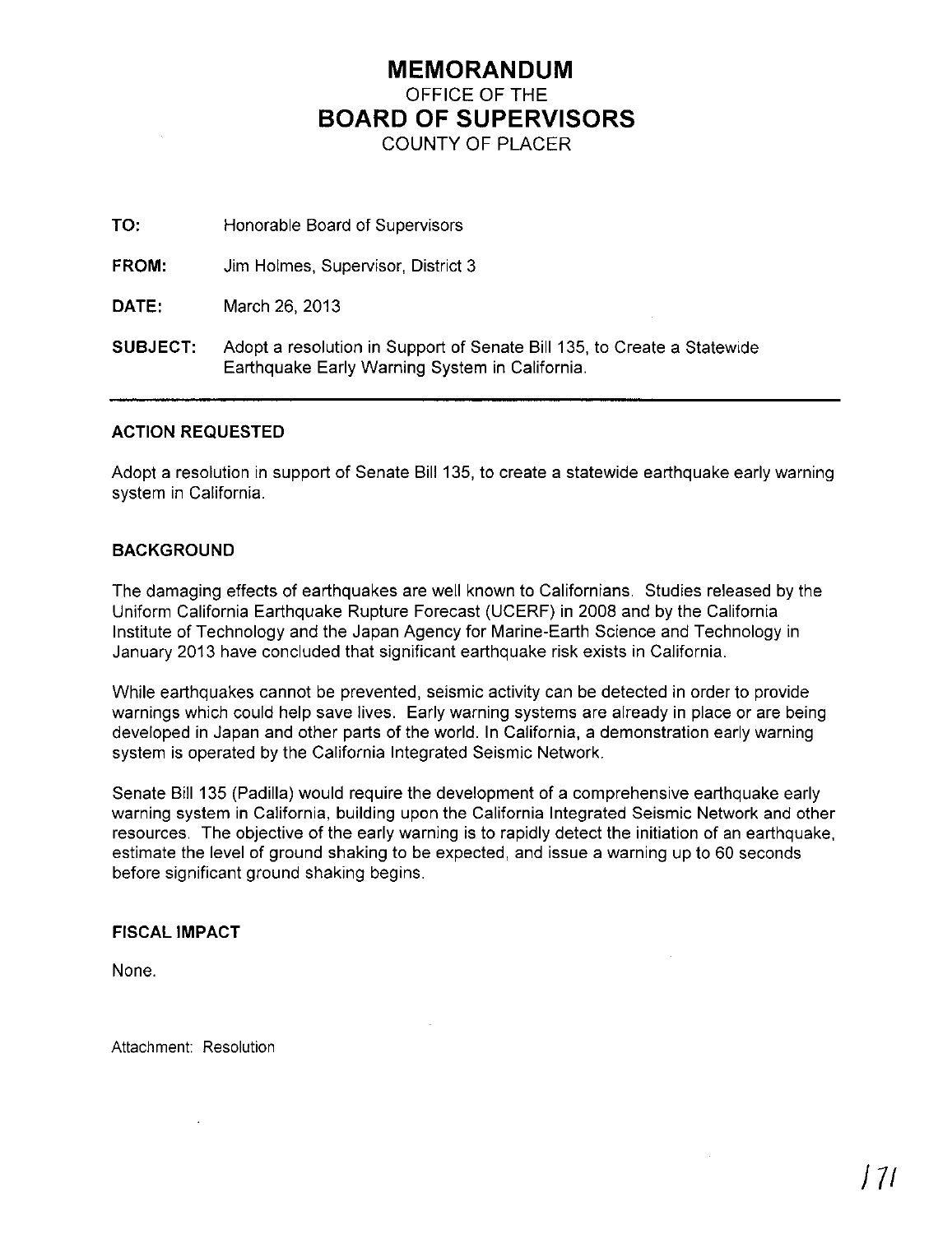# **Before the Board of Supervisors County of Placer, State of California**

IN THE MATTER OF A RESOLUTION

Resolution No:------

IN SUPPORT OF SENATE BILL 135 (PADILLA) TO CREATE AN EARTHQUAKE EARLY WARNING SYSTEM IN CALIFORNIA.

The following RESOLUTION was duly passed by the Board of Supervisors of the County of Placer at a regular meeting held, March 26, 2013, by the following vote on roll call:

Ayes:

Noes:

Absent:

Signed and approved by me after its passage.

Jim Holmes Chairman, Board of Supervisors

Attest: Clerk of said Board

Ann Holman

WHEREAS, according to the United States Geological Survey, California is one of the most seismically active states, second only to Alaska; and

WHEREAS, California has experienced dozens of disastrous earthquakes that have caused fatalities, serious injuries, and significant economic loss; and

WHEREAS, ninety percent of the world's earthquakes and over eighty percent of the world's largest earthquakes occur along the Circum-Pacific Belt, also known as the Pacific Ring of Fire The Pacific Ring of Fire includes the very active San Andreas Fault Zone in California: and

WHEREAS, the Uniform California Earthquake Rupture Forecast (UCERF) released in 2008 predicted a 99.7 percent likelihood of a magnitude 6.7 or larger earthquake in California in the next 30 years; and

WHEREAS, a 2013 study published by the Caltech and the Japan Agency for Marine-Earth Science and Technology discovered that a statewide California earthquake involving both the Los Angeles and San Francisco metropolitan areas may be possible; and

WHEREAS, Japan, Taiwan, Mexico, Turkey, Romania, Italy, and China either have or are working on earthquake early warning systems that are capable of saving lives and helping to mitigate loss; and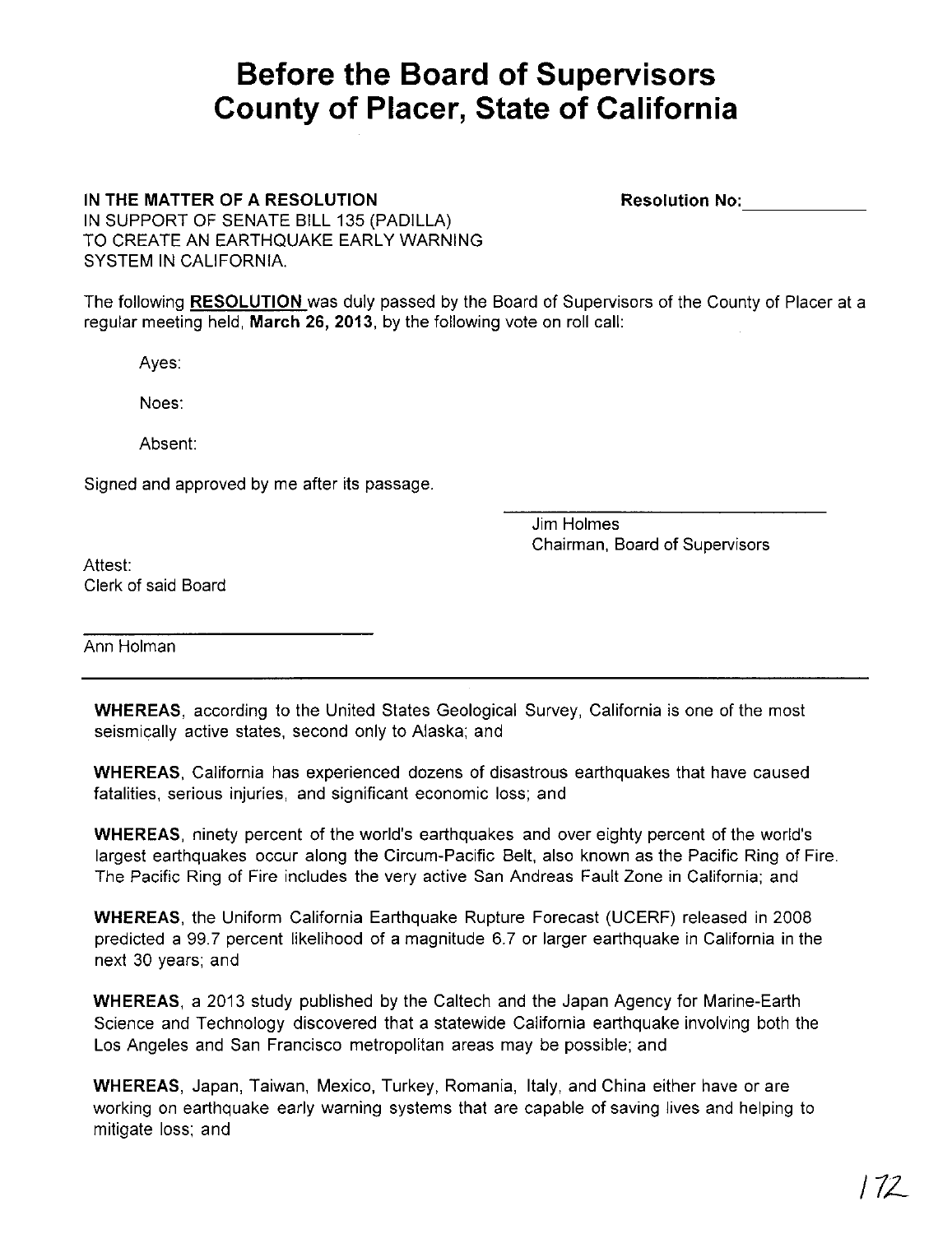**WHEREAS,** California Emergency Management Agency, Caltech, California Geological Survey, University of California at Berkeley, United States Geological Survey, and others have been conducting earthquake early warning research and development in California and together they operate the California Integrated Seismic Network, which has a demonstration earthquake early warning capability; and

**WHEREAS,** by building upon the California Integrated Seismic Network and processing data from an array of sensors throughout the state, a fully developed earthquake early warning system would effectively detect the strength and progression of earthquakes and alert the public within seconds, up to 60 seconds, before potentially damaging ground shaking is felt; and

**NOW THEREFORE BE IT RESOLVED,** that the Placer County Board of Supervisors supports Senate Bill 135 (Padilla) that would create an earthquake early warning system in California.